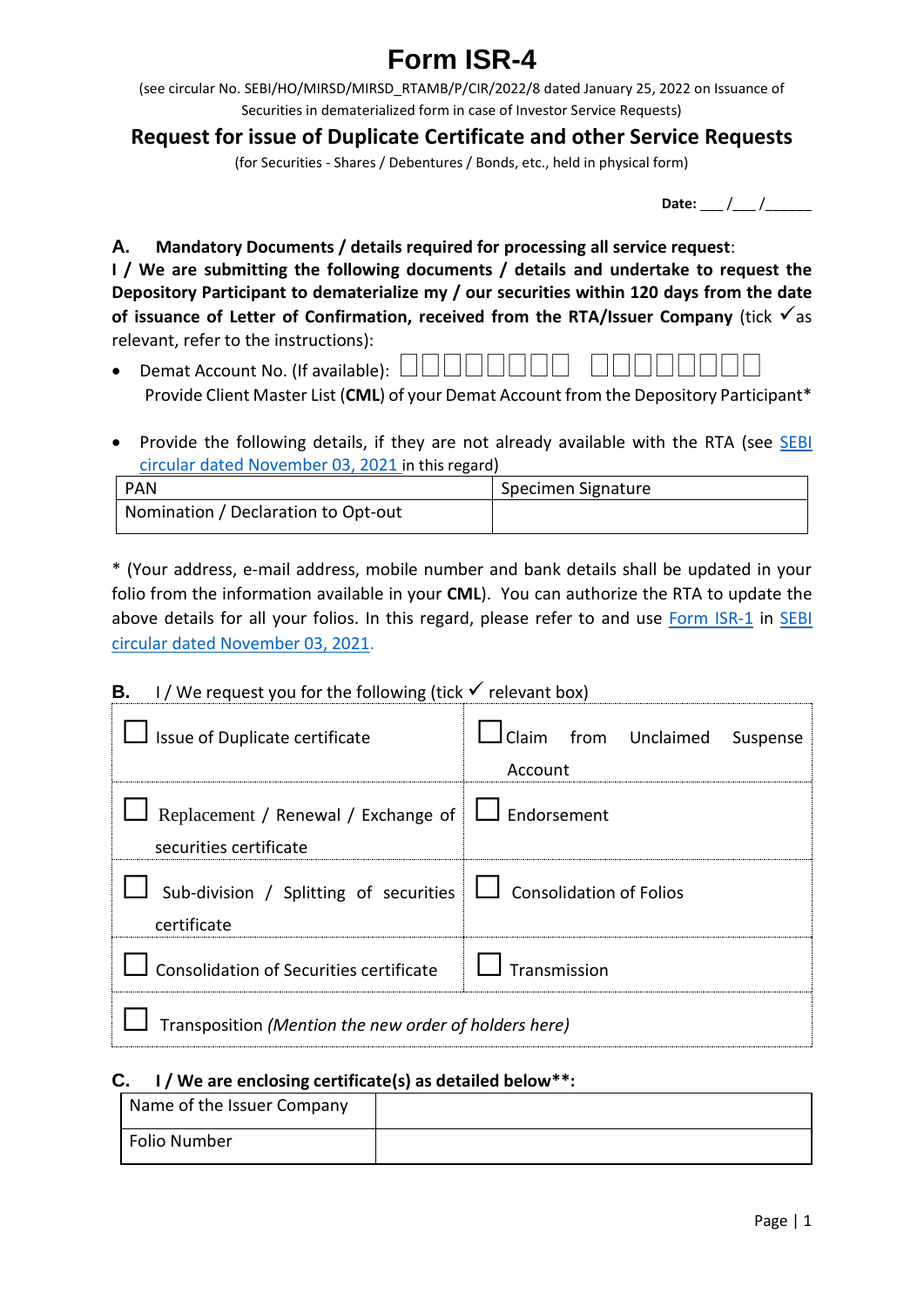| Name(s)<br>of the<br>security     | 1. |
|-----------------------------------|----|
| holder(s)<br>the<br>as<br>per     | 2. |
| certificate(s)                    | 3. |
| Certificate numbers               |    |
| Distinctive numbers               |    |
| Number<br>& Face<br>value<br>- of |    |
| securities                        |    |

\*\* Wherever applicable / whichever details are available

#### **D. Document / details required for specific service request:**

- $I. \square$  Duplicate securities certificate
- II. Claim from Unclaimed Suspense Account

| Securities claimed | (in numbers) |
|--------------------|--------------|
|                    | (in words)   |

III.  $\Box$  Replacement / Renewal / Exchange of securities certificate (that is defaced, mutilated, torn, decrepit, worn out or where the page on the reverse is fully utilized)

- IV.  $\Box$  Endorsement
- $V.$   $\square$  Sub-division / Splitting of securities certificate
- $VI.$   $\Box$  Consolidation of securities certificate/Folios
- $VII.$   $\Box$  Transmission
- VIII.  $\Box$  Transposition

*Provide / attach original securities certificate(s) for request for item numbers III to VIII above.*

|           | <b>Security Holder 1 / Claimant</b> | <b>Security Holder 2</b> | <b>Security Holder 3</b> |
|-----------|-------------------------------------|--------------------------|--------------------------|
| Signature | $\checkmark$                        | √                        | $\checkmark$             |
|           |                                     |                          |                          |
|           |                                     |                          |                          |
| Name      | $\checkmark$                        | V                        | $\checkmark$             |
| Full      | $\sqrt{ }$                          |                          |                          |
| address   |                                     |                          |                          |
|           |                                     |                          |                          |
|           |                                     |                          |                          |
| PIN       |                                     |                          |                          |
|           |                                     |                          |                          |
|           |                                     |                          |                          |